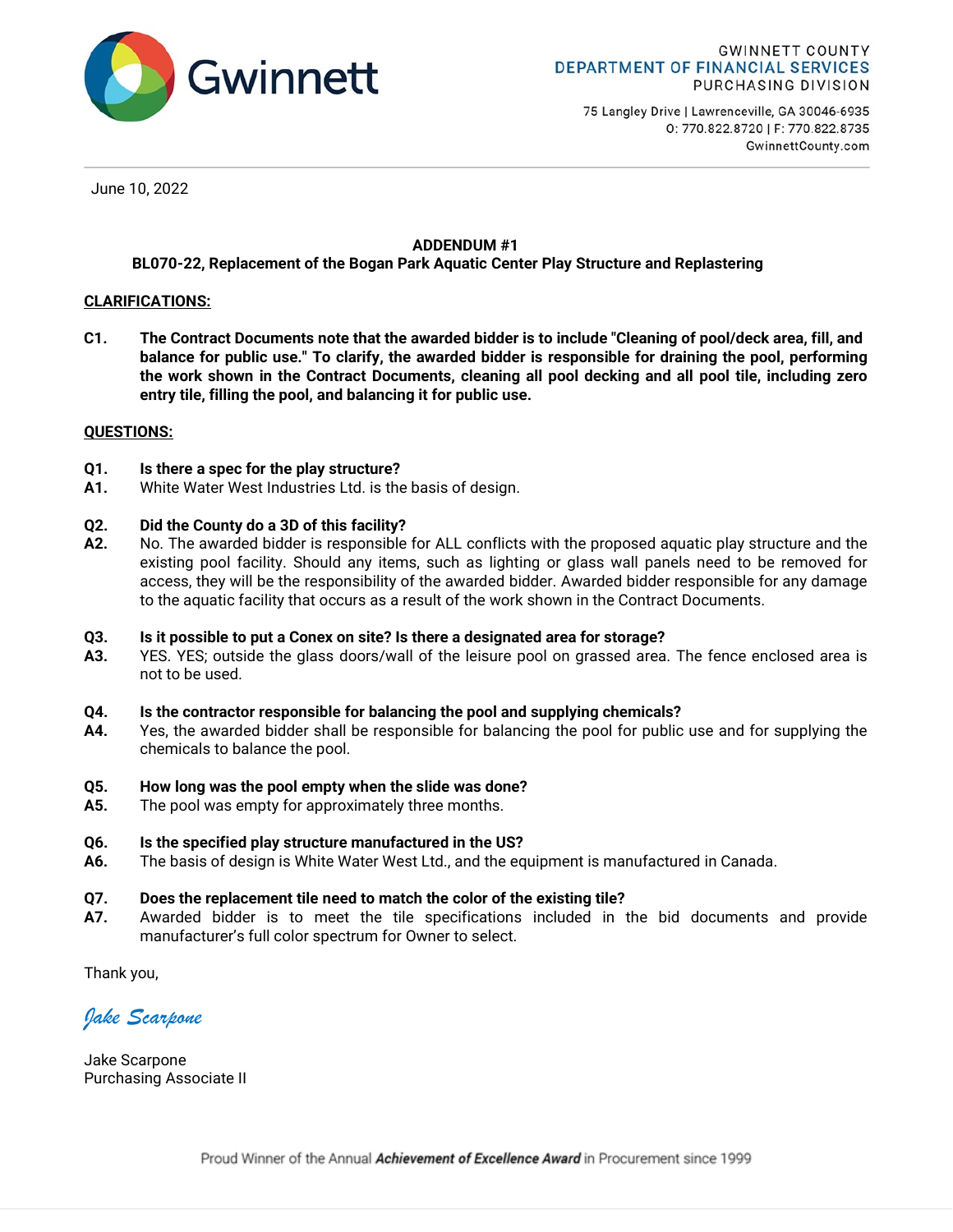

#### **GWINNETT COUNTY** DEPARTMENT OF FINANCIAL SERVICES PURCHASING DIVISION

75 Langley Drive | Lawrenceville, GA 30046-6935 0: 770.822.8720 | F: 770.822.8735 GwinnettCounty.com

# Attachments:

A. Pre-Bid Conference Sign-In Sheet